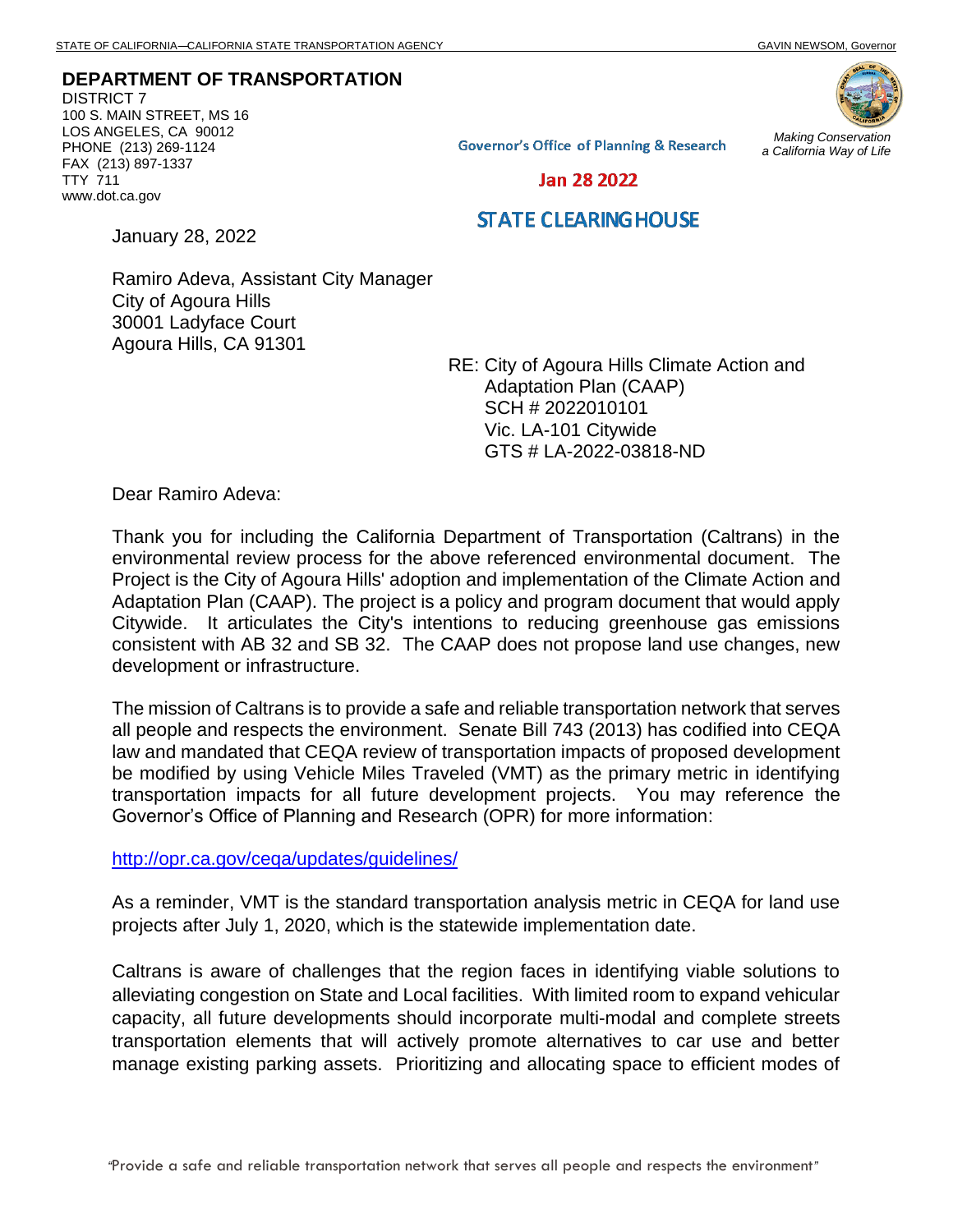Ramiro Adeva, Assistant City Manager January 28, 2022 Page 2 of 3

travel such as bicycling and public transit can allow streets to transport more people in a fixed amount of right-of-way.

Caltrans supports the implementation of complete streets and pedestrian safety measures such as road diets and other traffic calming measures. Please note the Federal Highway Administration (FHWA) recognizes the road diet treatment as a proven safety countermeasure, and the cost of a road diet can be significantly reduced if implemented in tandem with routine street resurfacing. Overall, the environmental report should ensure all modes are served well by planning and development activities. This includes reducing single occupancy vehicle trips, ensuring safety, reducing vehicle miles traveled, supporting accessibility, and reducing greenhouse gas emissions.

When possible, we encourage the Lead Agency to evaluate and incorporate the potential of Transportation Demand Management (TDM) strategies and Intelligent Transportation System (ITS) applications into the CAAP in order to better manage the transportation network, as well as transit service and bicycle or pedestrian connectivity improvements. For additional TDM options, please refer to the Federal Highway Administration's *Integrating Demand Management into the Transportation Planning Process: A Desk Reference* (Chapter 8).This reference is available online at:

<http://www.ops.fhwa.dot.gov/publications/fhwahop12035/fhwahop12035.pdf>

You can also refer to the 2010 *Quantifying Greenhouse Gas Mitigation Measures* report by the California Air Pollution Control Officers Association (CAPCOA), which is available online at:

[http://www.capcoa.org/wp-content/uploads/2010/11/CAPCOA-Quantification-Report-9-](http://www.capcoa.org/wp-content/uploads/2010/11/CAPCOA-Quantification-Report-9-14-Final.pdf) [14-Final.pdf](http://www.capcoa.org/wp-content/uploads/2010/11/CAPCOA-Quantification-Report-9-14-Final.pdf)

Also, Caltrans has published the VMT-focused Transportation Impact Study Guide (TISG), dated May 20, 2020 and the Caltrans Interim Land Development and Intergovernmental Review (LD-IGR) Safety Review Practitioners Guidance, prepared in On December 18, 2020. If helpful to the CAAP, the City can review these resources at the following links:

[https://dot.ca.gov/-/media/dot-media/programs/transportation-planning/documents/sb-](https://dot.ca.gov/-/media/dot-media/programs/transportation-planning/documents/sb-743/2020-05-20-approved-vmt-focused-tisg-a11y.pdf)[743/2020-05-20-approved-vmt-focused-tisg-a11y.pdf](https://dot.ca.gov/-/media/dot-media/programs/transportation-planning/documents/sb-743/2020-05-20-approved-vmt-focused-tisg-a11y.pdf)

[https://dot.ca.gov/-/media/dot-media/programs/transportation-planning/documents/sb-](https://dot.ca.gov/-/media/dot-media/programs/transportation-planning/documents/sb-743/2020-12-22-updated-interim-ldigr-safety-review-guidance-a11y.pdf)[743/2020-12-22-updated-interim-ldigr-safety-review-guidance-a11y.pdf](https://dot.ca.gov/-/media/dot-media/programs/transportation-planning/documents/sb-743/2020-12-22-updated-interim-ldigr-safety-review-guidance-a11y.pdf)